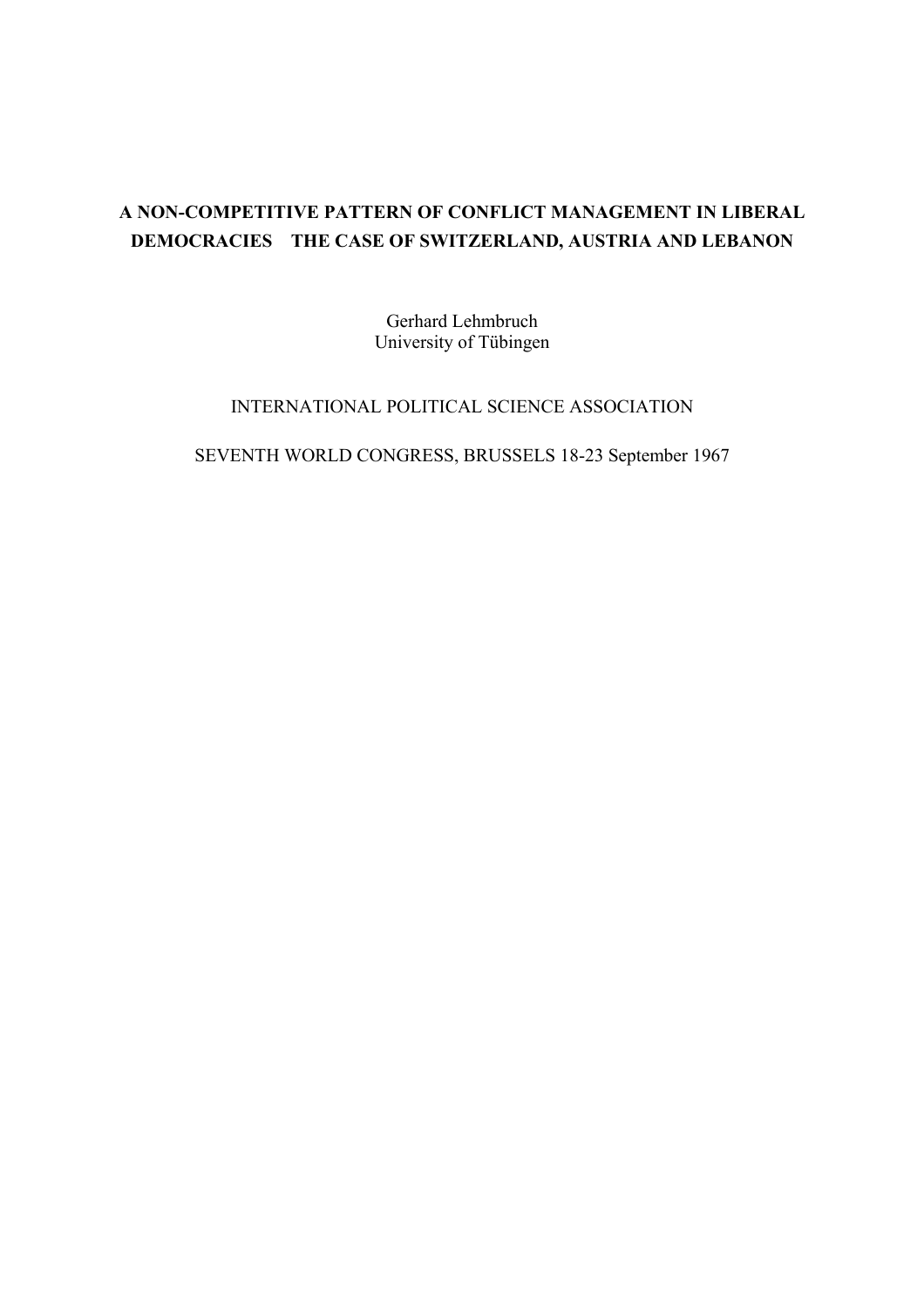## **A non competitive pattern of conflict management in liberal democracies : the case of Switzerland., Austria and Lebanon[1](#page-1-0)**

Gerhard Lehmbruch

In current political typologies the existence of a fundamental and "normal" pattern of conflict settlement in liberal democracies is often taken for granted, namely, deciding controversial political issues by alternating parliamentary majorities which result from the competition of political parties in periodic elections (cf., for example, Schumpeter's still influential "theory of competitive leadership" in democracy). Such typologies often take the form of simple dichotomies, such as democracy versus dictatorship, or they are variants consisting of three members (e.g., totalitarian versus authoritarian versus democratic government). Recently, "developmental" typologies have gained increasing favour in the field of comparative politics. In these the competitive leadership model (often identified with Anglo-Saxon or, more precisely, the British two-party system) appears to be the final point of an ascending continuum of political development, whereas the multi-party coalition systems of continental Europe are viewed as an intermediate stage on this continuum and hence as a somehow imperfect type of liberal democracy. In this line of thinking we may include the well known proposals for a transformation of those "imperfect" democracies into really competitive systems by constitutional or legal devices, for example by a change of the electoral system, or of the rules for selecting the head of government (as has been suggested in France by the advocates of a genuine presidential system).

The validity of such arguments has repeatedly been questioned. It has for example been argued recently that "it might be reasonable to consider multiparty systems as the natural way for government and oppositions to manage their conflicts in democracies, while the two-party systems  $\ldots$  are the deviant cases".<sup>2</sup> Though we doubt that it makes sense to consider any particular type of political system as a "natural" one, or inversely as a "deviant case", me think that the rather unique character of competitive two-party *systems* is well emphasized here. Comparative political science thus seems to be on the point of arriving at more appropriate schemes of classification which are free of hidden teleogical implications.

This paper intends to contribute to such efforts by analyzing a type of political systems which has hitherto been rather neglected in comparative research: we speak of systems in which political groups like to settle their conflicts by negotiated agreements

 $\overline{a}$ 

<span id="page-1-1"></span><span id="page-1-0"></span><sup>&</sup>lt;sup>1</sup> This paper resumes and develops further some hypotheses contained in the author's *Proporzdemokratie*: *politisches System und politische Kultur in der Schweiz und in Österreich* (J.C.B.Mohr, 'Tübingen, 1967) 2 Robert A. Dahl., *Political opposition in Western democracies*, 1966, 3-5.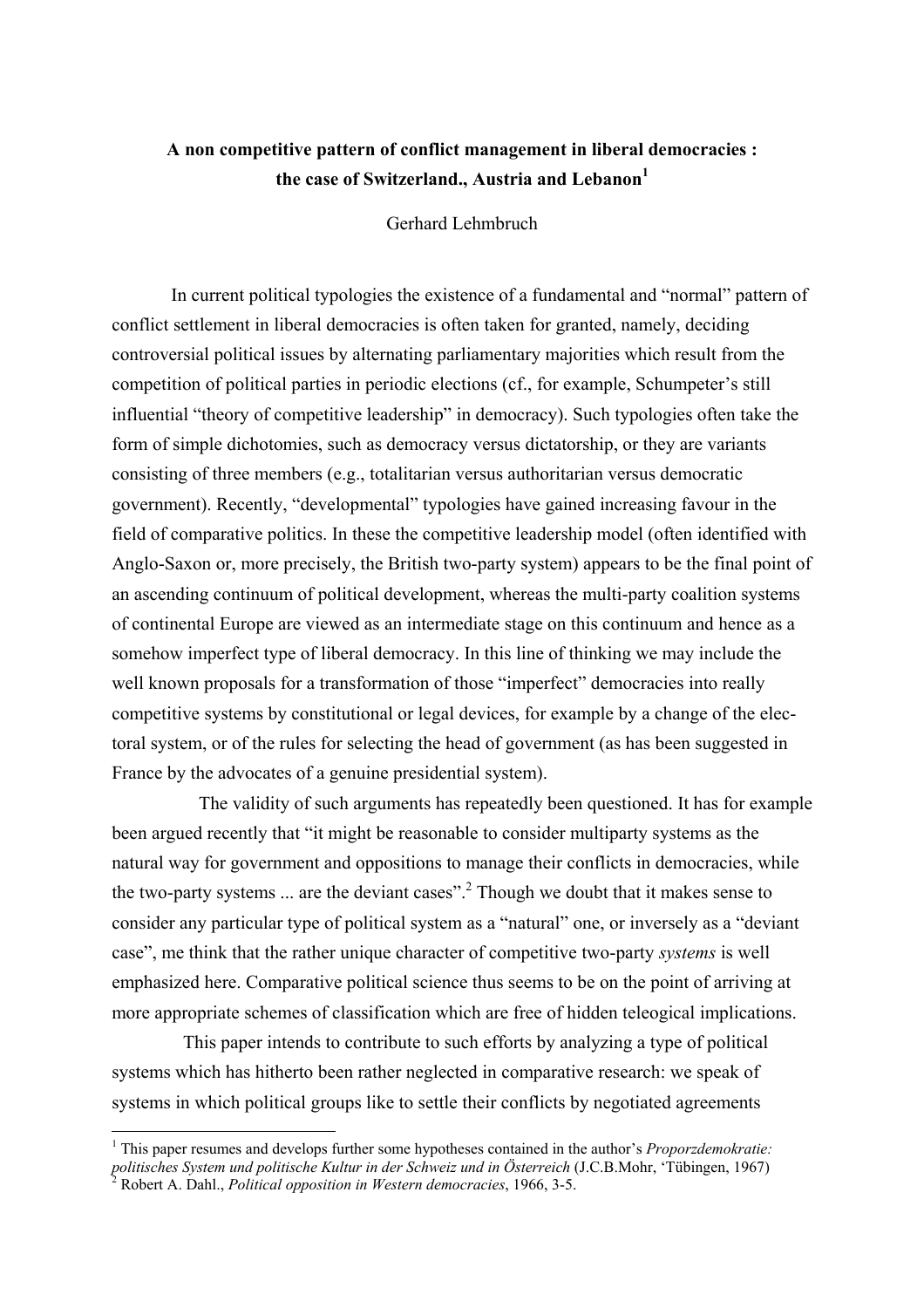among all the relevant actors, the majority principle being applicable in fairly limited domains only. The most important cases are Switzerland (the Confederation as well as the cantons), Austria (the central government from 1945 to 1966, the *Länder* since 1918) and. Lebanon. The most salient feature of their political system is the distribution of public office among all important linguistic groups and regions (Switzerland), political parties (Austria, Switzerland), or, as in Lebanon (and in the Swiss Confederation until 1798), religious denominations. Another example is the Holy German Empire from 1648 to 1806, in which conflicts among the religious groups had to be settled. by *amicabilis compositio*, and the majority principle was explicitly suspended for such matters; this principle was further guaranteed by the constitutional rule of "parity" of Protestants and Catholics in the distribution of offices.

It is tempting to explain this pattern with the peculiar social structure of the countries we are investigating. The political cleavages run along linguistic and/or denominational lines. The strong ideological tensions between the conservative and the socialist "camp" in Austria retain the imprint of quasi-religious antagonisms dating back till the counter-reformation. The numerical relations of rival groups therefore are rather inflexible. This means that in a society thus divided along religious or ethnic boundaries a political strategy of maximization of votes - an essential feature of competitive political systems - cannot work. Hence, if neither group has a clear numerical preponderance, negotiated agreement appears to be the only possible issue by which civil peace can be preserved.

Such agreements are to be distinguished from those reached by bargaining in a "homogeneous" political culture. If actors agree on political ends and means their preferences tend to be generally compatible and transitive. Thus, if they differ on transitive preferences, they may agree on a compromise which constitutes an intermediate point on a common preference scale. This is usually done by incremental concessions of the bargaining actors, and often it is assumed that the intermediate solution is a "just", "natural" or "rational" one.

Instead, in a society divided by religious or strong ideological differences, or among linguistic groups, some (or the more important) preferences of the actors are incompatible and intransitive. Hence, there exists no common preference scale on which an intermediate solution may be found. In this case the following expedients may be used: either (1) the political system is divided into (more or less) autonomous spheres of influence in which the actors may be free to realize the preferences held by the respective groups; such spheres of influence my be on a regional basis (this is the Swiss solution of linguistic conflicts) or on a functional basis (this has resulted in Austria from the allocation of ministries among the political parties). Or (2) the actors may agree on large-scale barter similar to package deals as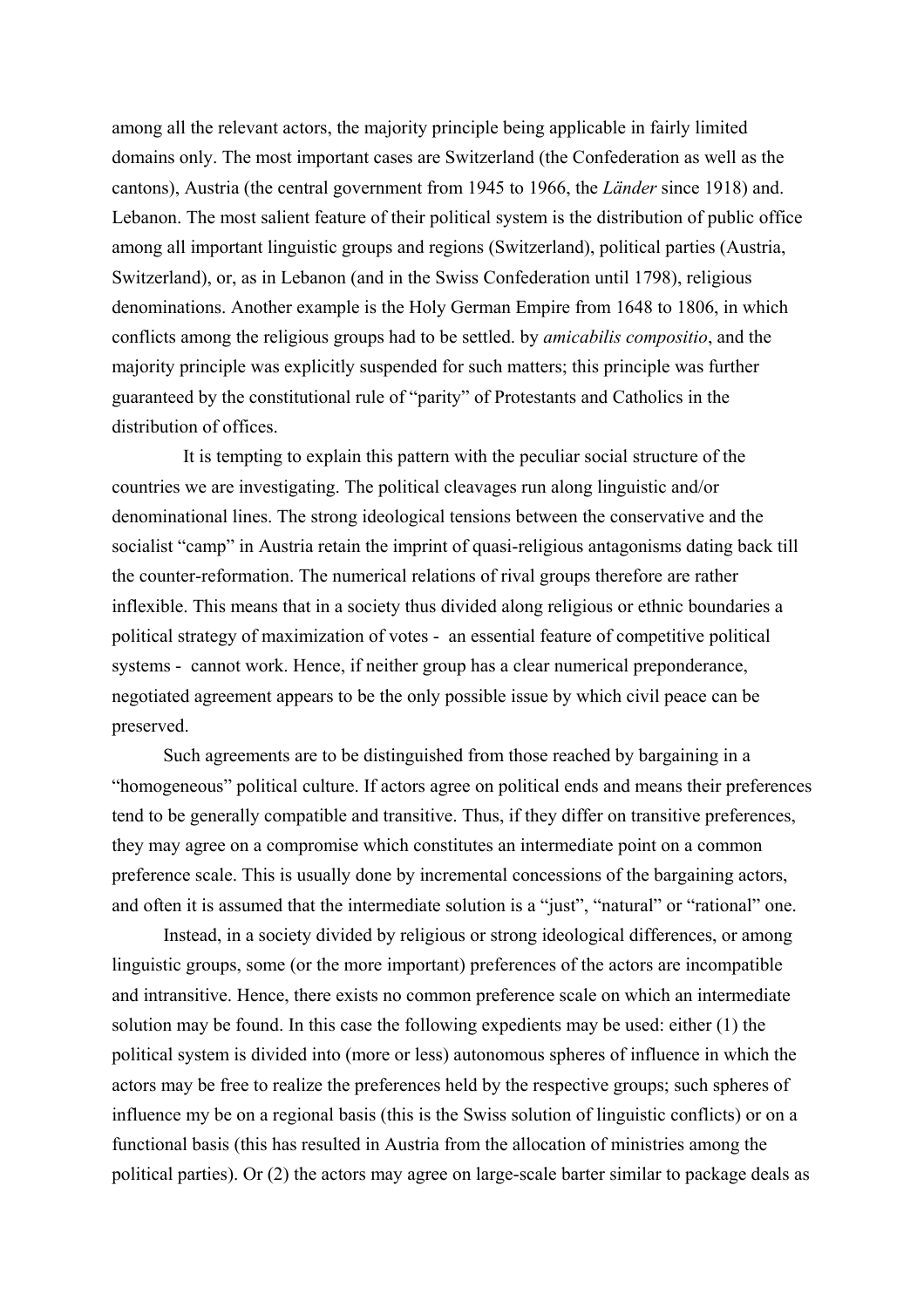they occur not infrequently in international negotiations; this procedure means that one of the actors offers a concession he detests in exchange of a concession by his opponent that the latter detests equally strongly. This formula, known in Austria under the name. of *Junktim*, amounts to a partial realization of the actors incompatible and intransitive preferences in different domains; its significant mark is that often there exists no objective relation among the "junctimized" (*junktimiert*) matters, and that the solution can be labeled neither "intermediate" nor "just" nor "natural'. Of course, in all these countries there are issues which are characterized by compatibility and. transitivity of preferences, for example in economic and social matters; but even these are often included in such exchange procedures.

That the social structure of the countries concerned is an essential condition of this pattern of conflict management, is quite obvious. But it offers no sufficient explanation. For it is equally obvious that there exist important countries with an equally "fragmented" political culture where conflicts are managed in a rather different fashion. The case of France, beginning with Jean Bodin's advocacy of authoritarian arbitration of religious conflicts by the sovereign power, may be an example in. point. Furthermore, social structure alone cannot explain the practice of proportional distribution of office and of non-competitive agreements among political parties in Switzerland, for example, for - at the difference of linguistic and. religious groups - these are much less divided by incompatible and. intransitive preferences.

From this we conclude that one must look for intervening variables which explain why a system of *amicabilis compositio* and *Proporz* correlates in some countries with a social structure in which the preferences of rival groups appear to be largely incompatible. One of these variables is the inter-action of the conflicts within the political system and the conflicts in the surrounding international system, particularly if the same cleavages divide the one as well as the other. This is true of Lebanon and was true of Switzerland too, as long as religious or ethnic antagonisms played a major rule in European politics. The groups within the state then have to be balanced in order to maintain the integrity of the political system against pressures from outside, while on the other hand the inner equilibrium might be a condition of the equilibrium of the surrounding international system.

But the intervening variable most relevant to our topic seems to belong to the domain of "political culture": this is the fact that peculiar norms of conflict management develop under specific historical circumstances. Thus the most important historical roots of the Swiss system of proportional representation of all large groups in government seem to be (1) the principle of "parity" of Catholics and Protestants within the Confederation which, in analogy to the Holy German Empire, developed during the 16th to 18th centuries; and (2) the tradition of municipal government where all patrician or otherwise privileged families used to be represented in the councils of towns and cantons. Later the same formulae were applied to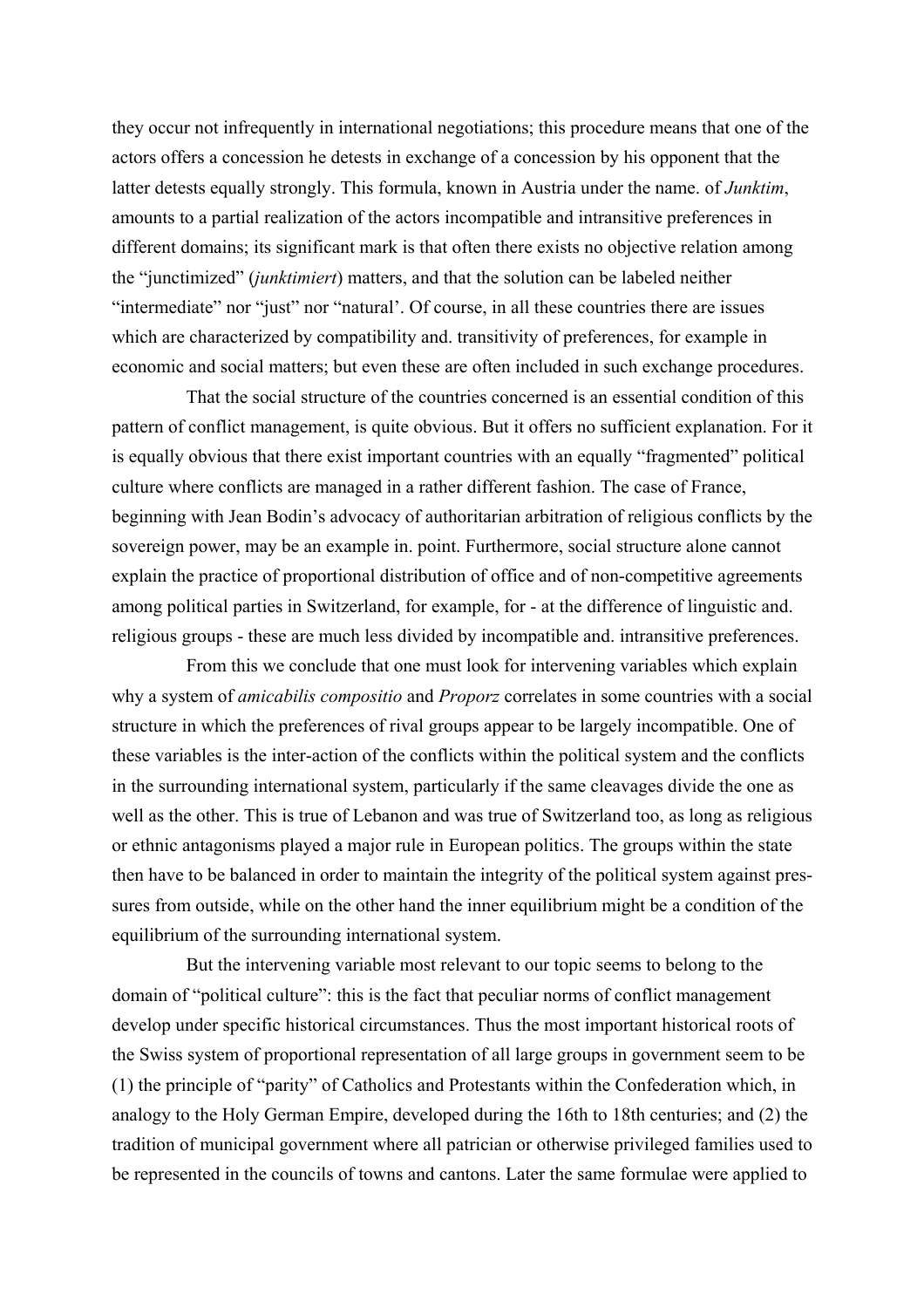the settlement of ethnic, and finally of inter-party conflicts. The Lebanese system goes back to the Ottoman tradition of autonomy of the religious communities (millets) and to the cooperation of Christian and Druse millets in the Turkish province of Lebanon since the treaties of 1861 and 1864 which established Lebanese autonomy and provided for a multidenominational council of notables to assist the governor.

As for Austria, political parties continue to manage their conflicts according to those rules of the parliamentary game which (as for example the *Junktim*) were used in the Habsburg Empire to establish the fragile *modus vivendi* of the different nations of the monarchy, and the political usages of the republic still bear the impact of the politics of *Ausgleich*, that is, the settlement of ethnic antagonisms by institutional devices such as patronage, committees representing the different groups, demarcation of autonomous spheres of influence, and so on. Another factor of importance is the strong influence which corporate representation of interests exerts upon policy-making; this contributes to the strong inclination of Austrian political leaders and legislators to manage their conflicts by negotiated agreements (in the manner of union-employer bargains) rather than by political competition and by the majority principle, which in the eyes of the minority often appears to be "undemocratic".

The common essence of these developments is this: Under certain (and quite different) historical circumstances "fragmented" political cultures generate methods of conflict management which permit the survival and continued existence of the political system and at the same time a considerable measure of group autonomy. These methods consist in transactions which differ markedly from bargains in a "homogeneous" political culture and have much in common with agreements as they take place among nations. Then they become norms which are retransmitted by the learning processes in the political socialization of elites and thus acquire a strong degree of persistence through time. The case of Switzerland demonstrates that this pattern of conflict management may become so firmly established that it will remain essentially the issues change. Recent developments in that country as well as in Austria seem to indicate an increasing tendency to settle social and economic affairs by agreements - often rather highly formalized - among the large interest groups; this can be interpreted as an extension of the pattern to these domains too.

If our hypothesis is correct this would mean that continued existence of fundamental cleavages is not an absolute condition of the persistence of this pattern. It may come to a point where polarization of the electorate is decreasing, as seems to be the case in present-day Austria. But if the elites are strongly integrated in parties of rigid discipline, as in Austria, their perception of political conflicts may differ markedly from the manner in which these are perceived by a majority of voters. Policy disagreements which voters regard as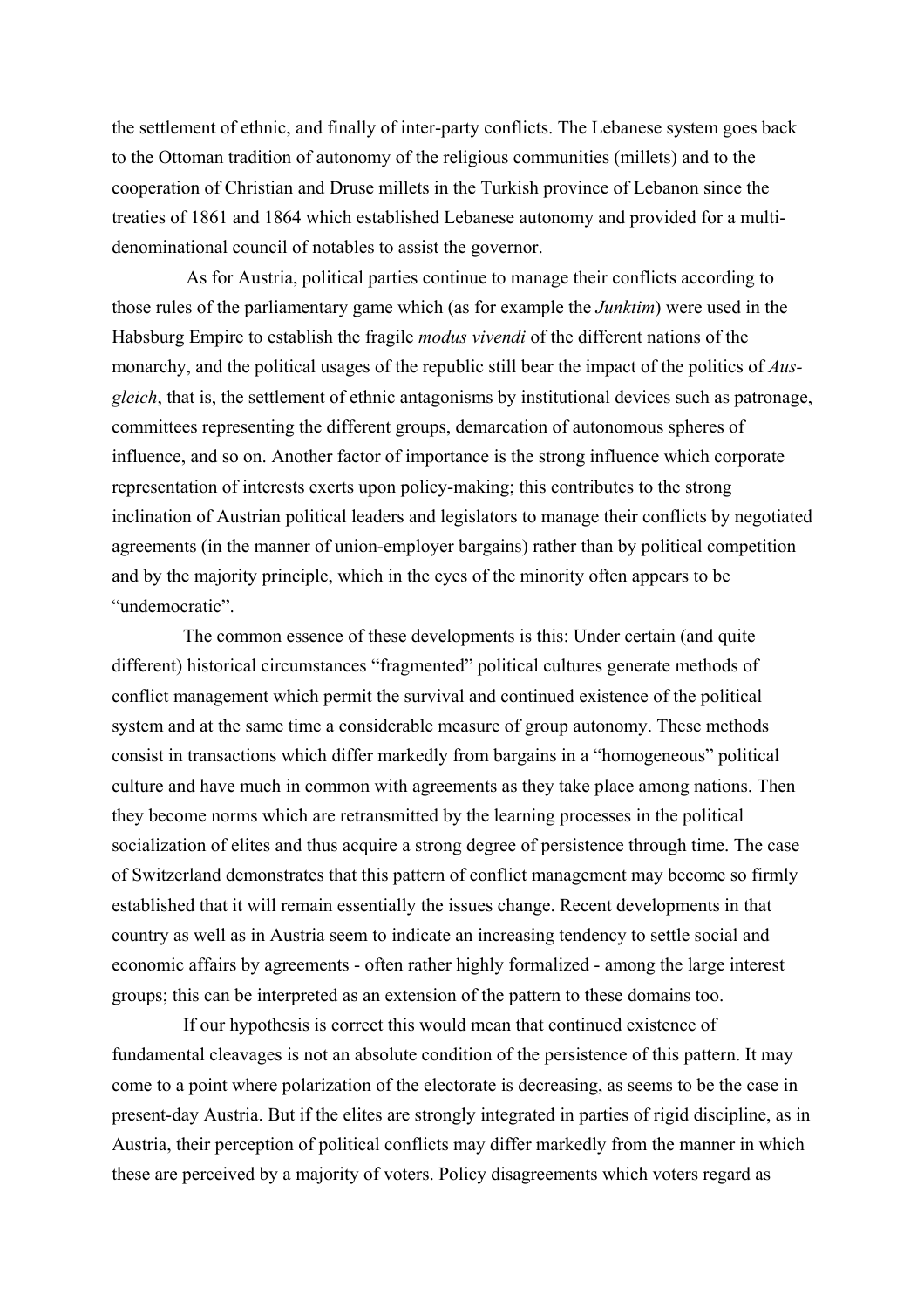being of rather limited importance may then be interpreted by elites in terms of fundamental cleavages, and. in critical situations the polarization of voters may even be reactivated by the elites. On the other hand, if elites cease to perceive the society as divided by fundamentals, they may nonetheless continue to uphold the supposed virtues of the "typical Austrian compromise" or "typical Swiss compromise" (a characteristic phrase quite current in both countries) and to prefer this pattern of cartelized decision-making to political competition of the "Anglo-Saxon" type. This hypothesis is supported by empirical evidence indicating that voters in different countries differ much less in their perception of political conflicts than do the political elites. An important example is the demonstration by Converse and Dupeux that the polarization of French public opinion, as compared with the less strong polarization in the United States, seems to be largely an elite phenomenon.<sup>[3](#page-5-0)</sup> This aspect is often somewhat neglected in the discussion on political culture and. in voting research.

The discussion on *Proporz* government has concentrated on the efficiency of the system. Unfortunately the problem of efficiency has been disregarded in comparative research on political systems. One reason of this may be the difficulty to find an operational definition of such efficiency. We might define it as the capacity of a political system to resolve, within a reasonable space of time, the problems considered as vital or important by substantial segments of public opinion, including those problems that can be expected to gain such importance in a foreseeable future. But then we would be led to the conclusion that no political system at all is efficient, for it seems to be a structural fact of modern industrial society that the political system always lags behind the expectations placed in it by some important groups. It seems highly improbable that any material definition of goals would enable us to measure and to compare the efficiency of political systems.

Instead we may inquire into the degree to which certain essential functions are performed in a given system, considering them at first under the aspect of the mechanisms of conflict management, and thereafter under the aspect of performance of vital tasks by the political system. As to the first aspect, comparison of the Swiss and the Austrian system is particularly instructive, for the mechanisms of conflict management work obviously much more smoothly in the Swiss system than they did in the Austrian coalition. Austrian political parties are strongly integrated social communities ("pillarized", in the sense of the Dutch *verzuiling*), and the bipolar structure of the coalition reinforced their antagonisms; moreover the coalition worked within the framework of rather centralized political and administrative system. Although horizontal communication channels (for example, on the union-employer level) facilitated the solution of many problems and thus relieved the load on the system,

 $\overline{a}$ 

<span id="page-5-0"></span><sup>&</sup>lt;sup>3</sup> Philip E. Converse./Georges Dupeux: Politicization of the electorate in France and the United States. In: *Public Opinion Quarterly* 26 (1962), 1-23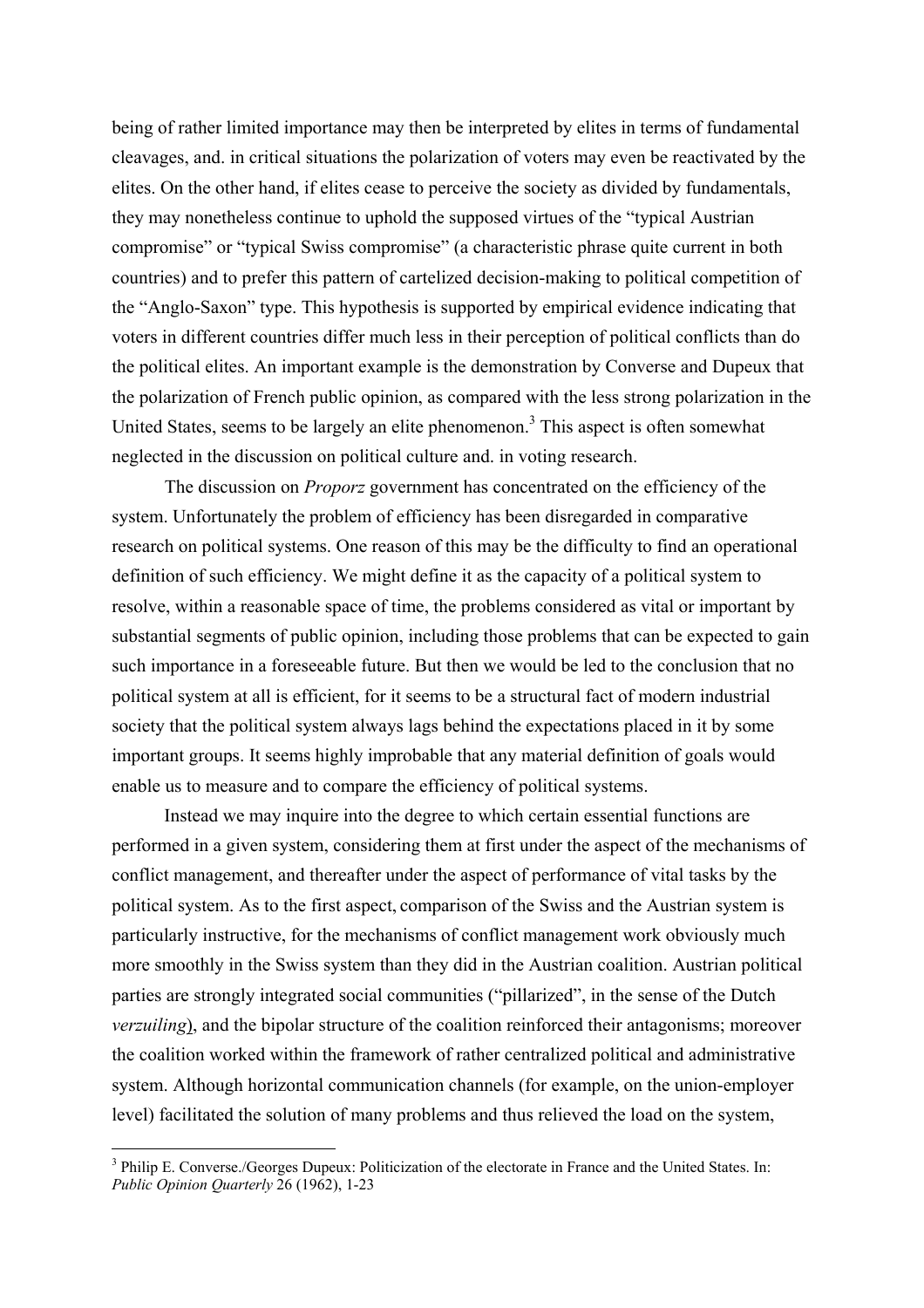important agreements often had to be worked out at the top by the leaders of the coalition parties. Such a system may of course quickly be deadlocked, whereas in Switzerland several factors contribute to render the mechanisms much more flexible: there are more than two cooperating parties (Radicals, Catholics, Socialists, conservative "Peasants and Bourgeois") which are rather loosely integrated and little disciplined; their mutual relationships are characterized by multiple intersections of cleavages (regional, linguistic, confessional, economic and social); and they work within the framework of a strongly decentralized federal system. This means that in Switzerland, unlike Austria, it remains possible to avoid deadlock by majority decisions. For majorities in the Swiss system are of a rather temporary and inconsistent character and do not infringe - as would do the consistent majorities of the Austrian two-party antagonism - upon the fundamental principle of transactional conflict management and cooperation of all relevant groups. *Proporz* systems, like federal states, can thus be said to work better if there exist several independent centers of political power, because these can use the majority principle not as the fundamental device of conflict management and as the ultimate source of legitimacy but as an auxiliary expedient to avoid deadlock, whereas in a system consisting of only two parties the majority principle is quite inapplicable.

It is rather frequently assumed that *Proporz* systems perform less well the vital tasks of the commonwealth than do competitive or bureaucratic systems, especially because important constitutional functions are neutralized and paralyzed by the cartelization of groups and political parties This criticism often overlooks the fact that, by a process of functional substitution, these tasks may be performed by other elements of the system than those to which the constitutional texts assign the respective tasks. Control has been exercised, as the late Otto Kirchheimer has underlined, by the bias of mutual *Bereichsopposition*, or of opposition restricted to certain domains, of the coalition partners.<sup>[4](#page-6-0)</sup> The same may be said of innovation, although the Austrian or the Swiss system certainly include specific factors that may block innovative change as effectively as does, for example, the structure of British trade unionism. Admittedly, Lebanon offers numerous examples of impediments to social change and innovation which arise if an elaborate equilibrium of groups has to be preserved; but there is no reason to believe that the political systems of the Arab neighbour states are more efficient. Perhaps central coordination may be particularly difficult in a Proporz system, but competitive and bureaucratic systems have their specific problems in this regard. The present rather unsatisfactory state of comparative research does not permit to make a definitive

 $\overline{a}$ 

<span id="page-6-0"></span><sup>4</sup> Otto Kirchheimer: The waning of opposition in parliamentary regimes. In: *Social Research* 24 (1957), 127- 156.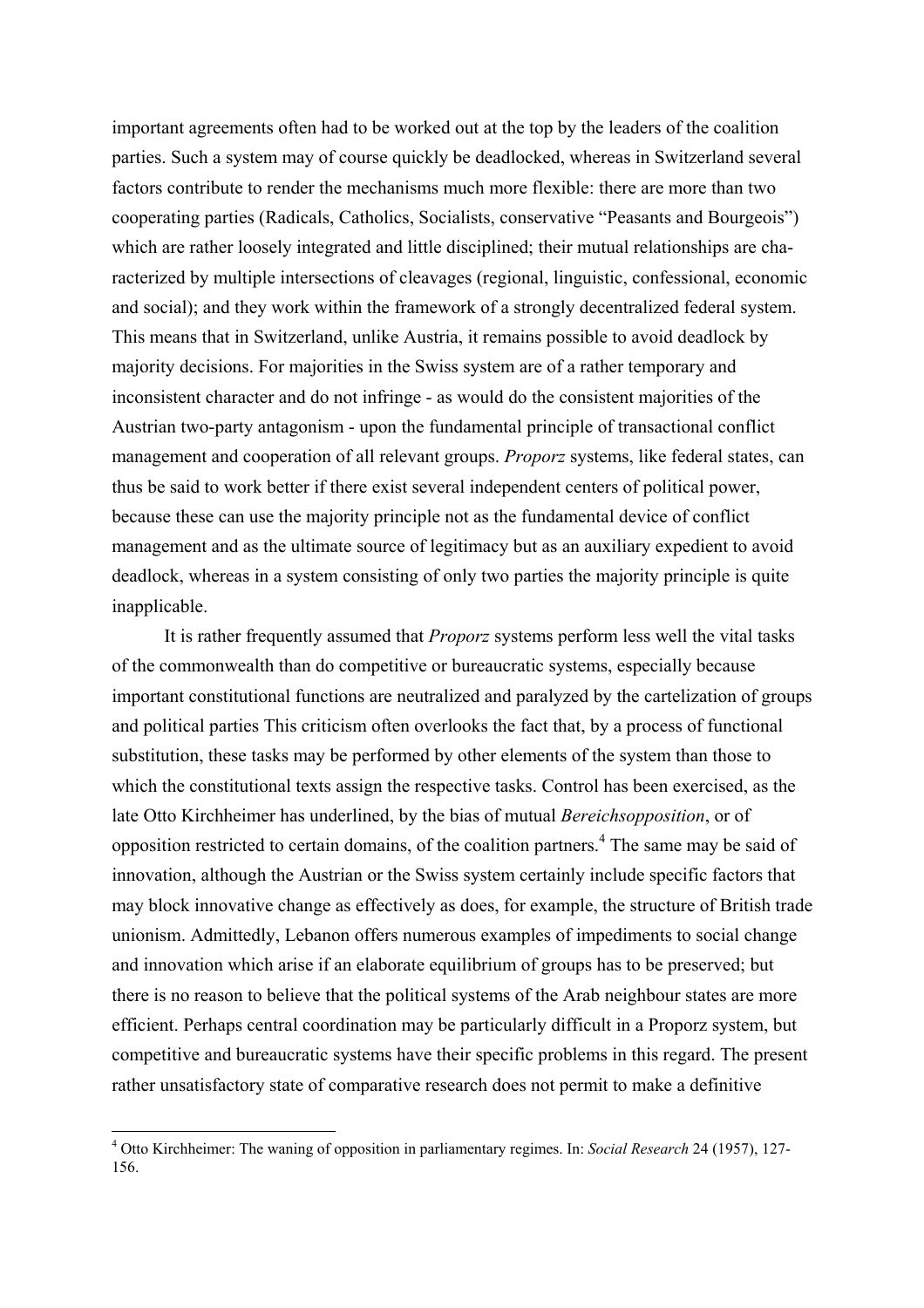judgment; but it appears to he difficult to credit competitive systems with a generally higher level of efficiency as compared with *Proporz* systems. We can only specify which are the characteristic deficiencies and strong points of either system.

In one domain, it is true, *Proporz* systems seem to be less capable of effective performance of tasks, namely that of foreign policy. Switzerland, Austria and Lebanon show that the preservation of the inner equilibrium presupposes a reduction of external demands to the political system. This may explain that, in a general fashion, *Proporz* seems to work in small states only.

That is not to say that the topic of our paper is of only marginal and limited relevance to comparative research. For it is evident that the pattern of conflict management described as *Proporz* has much in common with the phenomenon of "organized pluralism".<sup>[5](#page-7-0)</sup> The *most* salient fact is that *Proporz* as well as "organized pluralism" are non-competitive *systems* in which issues are settled by *amicabilis compositio*, i.e. by negotiated agreement rather than by majority. No doubt it is not by accident that the "organized pluralism" of interest groups is more highly developed in Austria arid Switzerland than in most other industrialized countries. Thus our topic may lead us to reconsider critically current political typologies which disregard non-competitive conflict management in favour of the competitive pattern on the one hand and the centralized bureaucratic and authoritarian patterns on the other. This disregard, incidentally, may be due to the fact that only the latter patterns have been accepted by constitutional theory; it thus reflects legalistic traditions of our discipline untouched by methodological progress.

We propose an alternative classification of political systems of the liberaldemocratic type according to the predominance of one of the following patterns

a) The competitive pattern of conflict management (the fundamental device of which is the majority principle);

t) the non-competitive, "cartelized" pluralist pattern (which works by *amicabilis compositio*, "amicable agreement");

c) conflict management by an. interaction of bureaucratic arbitration (which works by hierarchy) and democratic control.

The third pattern seems to be characteristic of some larger countries of continental Europe which we propose to label "demo-bureaucratic systems". In these countries especially in France, Italy and Germany - liberal democracy originated in parliamentary control of the monarchic-bureaucratic executive, and this distribution of roles is still largely characteristic of the structure of parliamentary government :Political parties are not really

<span id="page-7-0"></span> 5 Dahl, *op.cit*., 395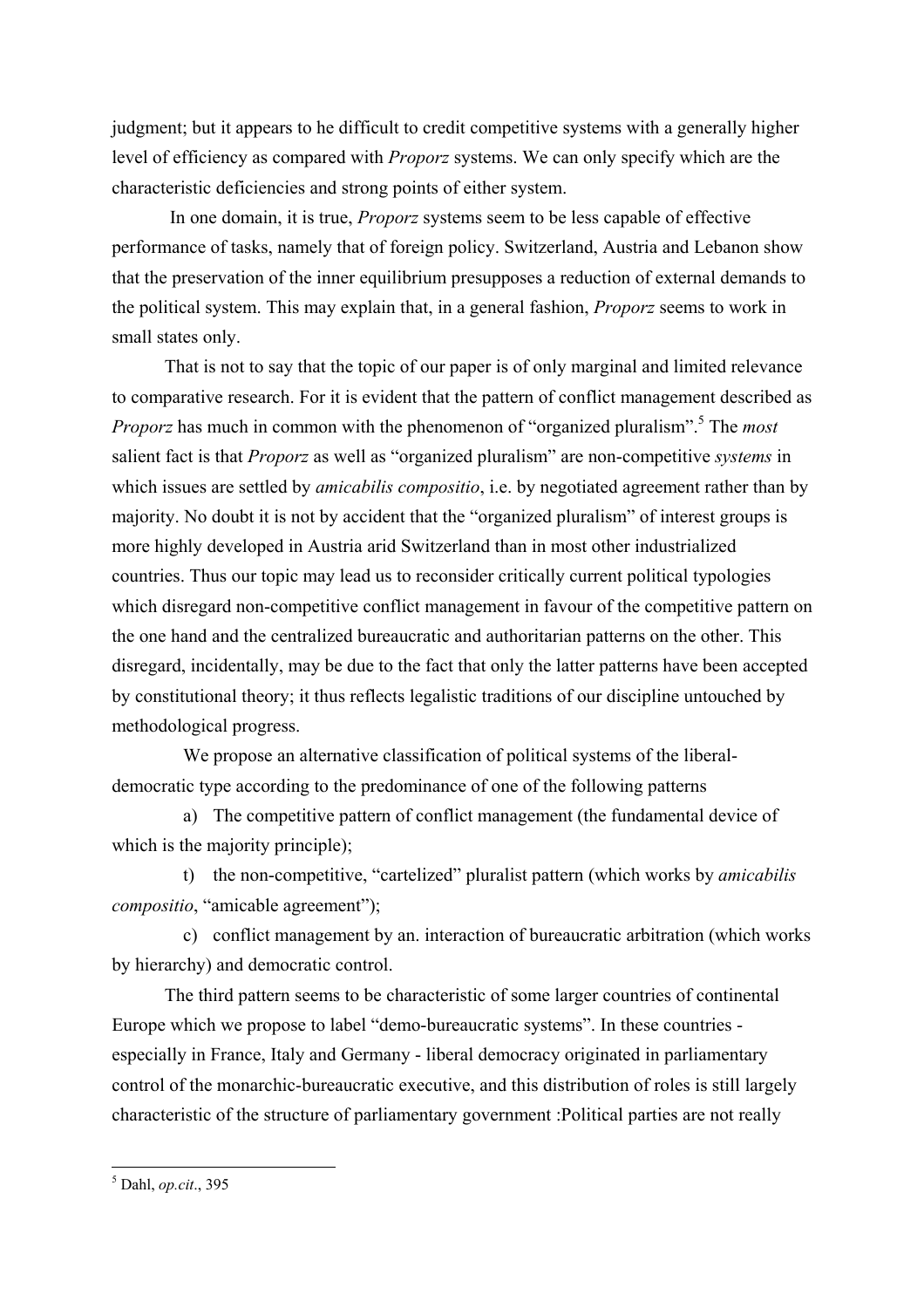competitive leadership parties, and control of the executive power, instead of taking over executive leadership, is a predominant element in the role perceptions of legislators. This is particularly evident in the political culture of France and in French theories of parliamentary government, but West Germany's political culture too is still largely marked by the demobureaucratic pattern and is not as fully competitive as it might seem to the foreign observer.

These patterns, which are transmitted in the socialization processes of political elites, may of course intermingle and supplant each other in the course of historical developments.

Developmental typologies which tend to explain patterns of conflict management by socio-economic factors alone and that neglect those intervening variables may lead to rather faulty projections of development trends. Particularly if we want to predict the future evolution of "developing countries" or of the "socialist camp", we should consider that even an evolution towards a more "pluralistic" system might not render this a really competitive one. Historical circumstances may instead favour the coming into existence of norms of conflict management which are of the demo-bureaucratic or of the non-competitive *Proporz* type.